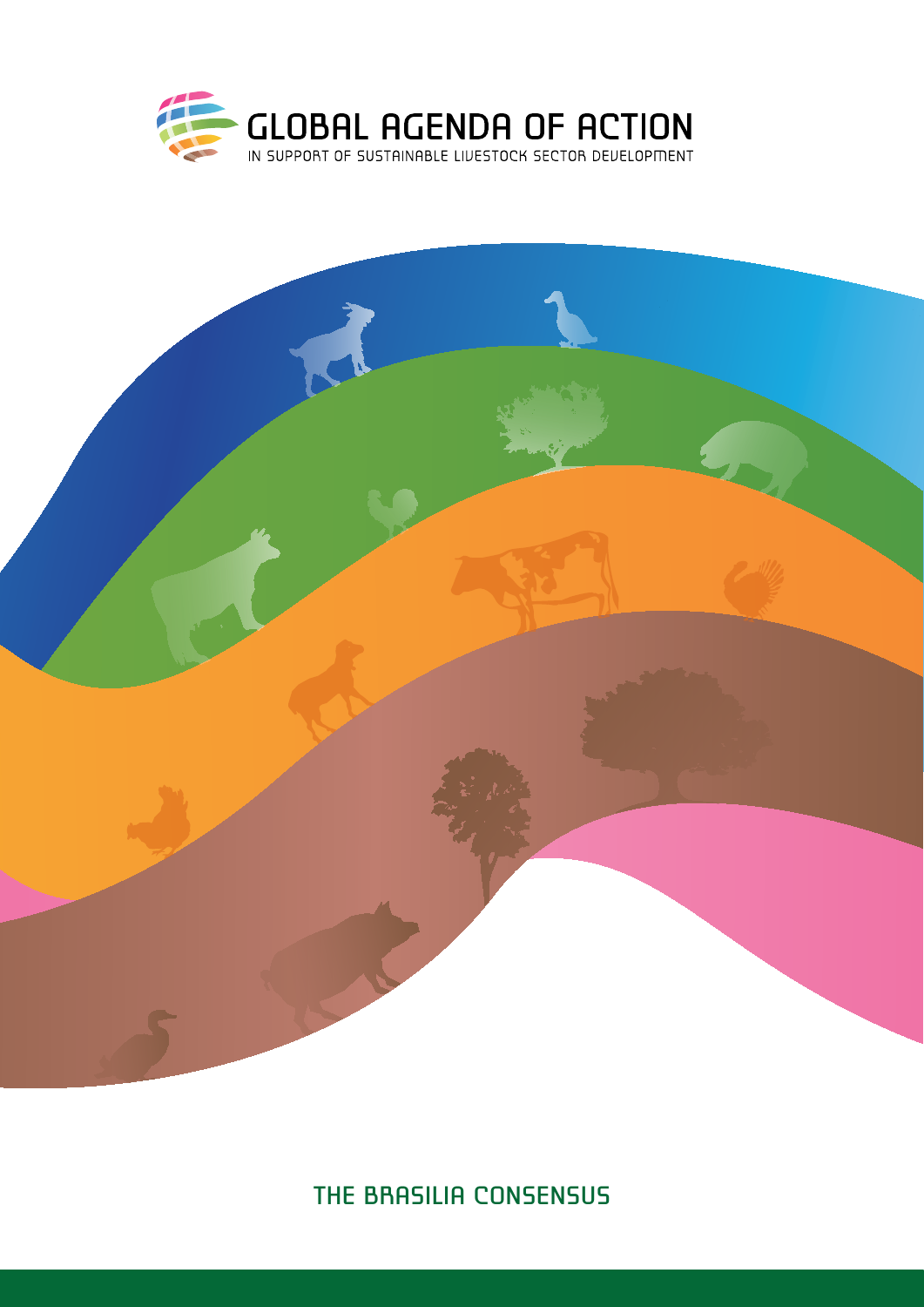## **The Brasilia Consensus**

## First Global Multi-Stakeholder Meeting on Sustainable Livestock

Brasília, Brasil - May 17 to 20, 2011

#### Introduction

Growing populations, income gains and urbanization have made livestock one of the fastest growing sub-sectors of agriculture. Past sector expansion in developed countries and more recently in emerging nations, has been impressive and has been associated with a widespread transformation of the livestock sector. Ensuring that the continuing demand expansion for livestock products does not increase pressure on natural resources and contributes to socially desirable outcomes, however, will require further adjustments and improvements in sector policies, governance and investments.

The livestock sector has particularly come into focus as worries about climate change, sustainability of food systems and public health protection and the urgency of poverty reduction through agricultural development continue to grow. Such concerns are even more important as the world's livestock production is expected to double by 2050 to feed its then population of more than 9.3 billion. Livestock are a vital component of agriculture and can significantly promote movements out of poverty in agrarian settings in developing countries. Possession of animals has been shown to signify essential place-markers in households' trajectories upward out of poverty; livestock can provide a store of wealth and a productive asset that can lead to higher incomes through increases in agricultural productivity and diversification of income sources.

Currently, the livestock sector is the world's largest user of agricultural land, directly as pasture and indirectly through the use of feed crops, and livestock source food requires more land, energy and water resources per unit product than most other food products. Meat, milk and eggs will therefore only be able to contribute sustainably to global food security if these higher resource needs will be brought in line with global resource availability. There is, however, large potential to reduce the sector's ecological foot print, and enhance its role in nutrient recycling and biodiversity conservation. This can be done by addressing existing policy failures such as access to land, subsidies on inputs (water, feed and energy), by aligning incentives to environmental outcomes, penalizing the polluters and rewarding providers of environmental services and by promoting best practices. Previous experiences have shown the major contribution that livestock farming can make to carbon sequestration and the enrichment of the bio-diversity through the introduction of new technology and payment for environmental services. In other places, important reductions in water use and pollution have been achieved by reconnecting specialized livestock production with crop agriculture.

The livestock sector can thus support significantly the achievements of society's environmental, social, economic and health objectives if technological change continues and accelerates to effect the necessary increase in resource use efficiency, and if the necessary policy changes, adjustments in the regulatory frameworks, and supporting investments are made. This involves the interaction of many actors with different and competing agendas.

The development of a Global Agenda of Action aims to respond to these opportunities.

#### A brief history

The initiative is linked closely to the FAO's inter-governmental processes of its Committee on Agriculture which, during its 22nd session (COAG, 2010), recommended the organization to actively engage in consultations to continue the global dialogue with a wide range of stakeholders to sharpen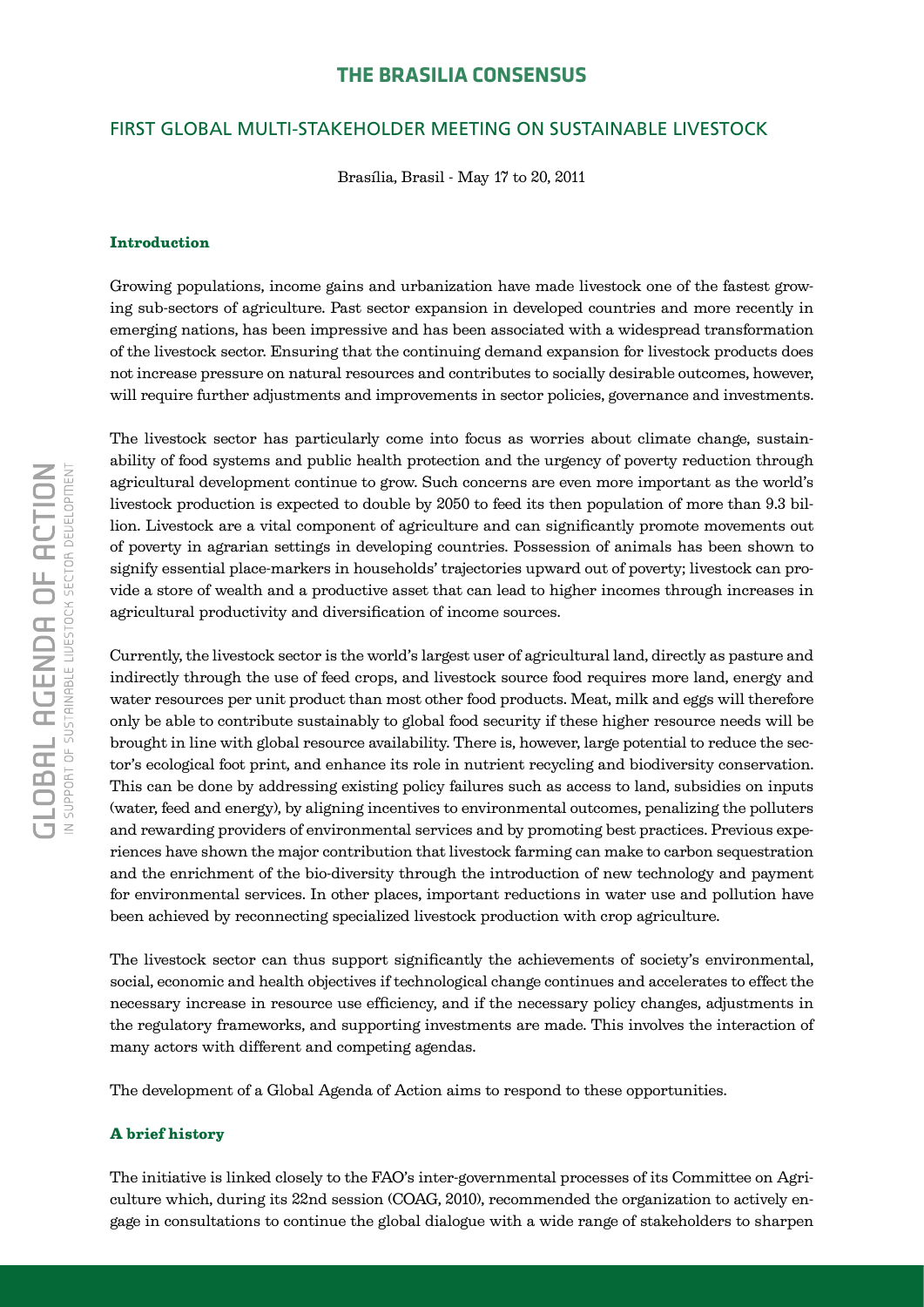the definition of the livestock sector's objectives, taking into account the disparities among production systems, the proliferation of private standards, the countries' rates of economic development, the role of smallholders, the importance of exports, and the use and status of natural resources.

On the initiative of the Ministry of Economic Affairs, Agriculture, and Innovation of the Netherlands (MEAAI), a number of countries and international organizations , called the "Dialogue Group", convened during the session of the FAO COAG in June 2010 in Rome and agreed to broadly consult on how to accommodate livestock production and sector growth in a socio-economic and environmentally sustainable fashion in the resource constrained environment of the future. They recommended the development of an Agenda of Action, which would seek to responsibly shape the sector's role in future global food production systems. A second meeting of this Dialogue Group was held from 30 October to 2 November 2010 in the Hague, the Netherlands in parallel with the Global Conference on Agriculture, Food Security and Climate Change, organized by MEAAI, and suggested that a Global Agenda of Action for Sustainable Livestock Sector Development should be built on **broad based, voluntary** and **informal stakeholder commitment** to act towards improved sector performance by targeting natural resource protection, while including poverty reduction and public health protection, as they relate to the livestock sector. During this meeting, it was also decided to entrust the preparatory phase of an Agenda of Action to the Animal Production and Health Division of the FAO.

#### Where are we now?

To ensure the constructive participation of countries, private sector, civil society, and international organization stakeholders in the development of a Global Agenda of Action, AGA, in close collaboration with the World Bank, have been involved in broad consultations to create awareness and to invite stakeholders to a first multi-stakeholder consultation in Brazil, to discuss and agree the objectives, the priorities and the conceptual framework for a Global Agenda of Action.

The first multi-stakeholder platform meeting was hosted by Brazil in Brasilia, from 17 to 20 May 2011. The meeting brought together nearly 70 representatives from all stakeholder groupings from across the globe, and featured a broad range of technical and stakeholder perspective presentations in respect of resource use efficiency in the livestock sector. This sharing of experiences, policies and practices, stimulated constructive discussions on how an Agenda of Action should be shaped and positioned to best facilitate sustainable livestock sector development. Some key considerations were:

- The importance of the reflection on the cultural, technological and production system differences among countries and regions in decision making processes;
- Price distortions and non-tariff trade barriers influence the functioning of agricultural markets, reduce developing countries' competitiveness, and delays the spread and use of sustainable farming technologies.
- There are numerous other initiatives on sustainable livestock sector development. These include, among others, ongoing activities related to the intensification of pastoral systems, land and water use, carbon sequestration, management practices, the role of livestock in livelihoods, and the overall benefits arising from animal products for health and nutrition. The more effective sharing of the institutional lessons and technological knowledge from these initiatives among stakeholders and countries could significantly contribute to the identification of sustainable practices;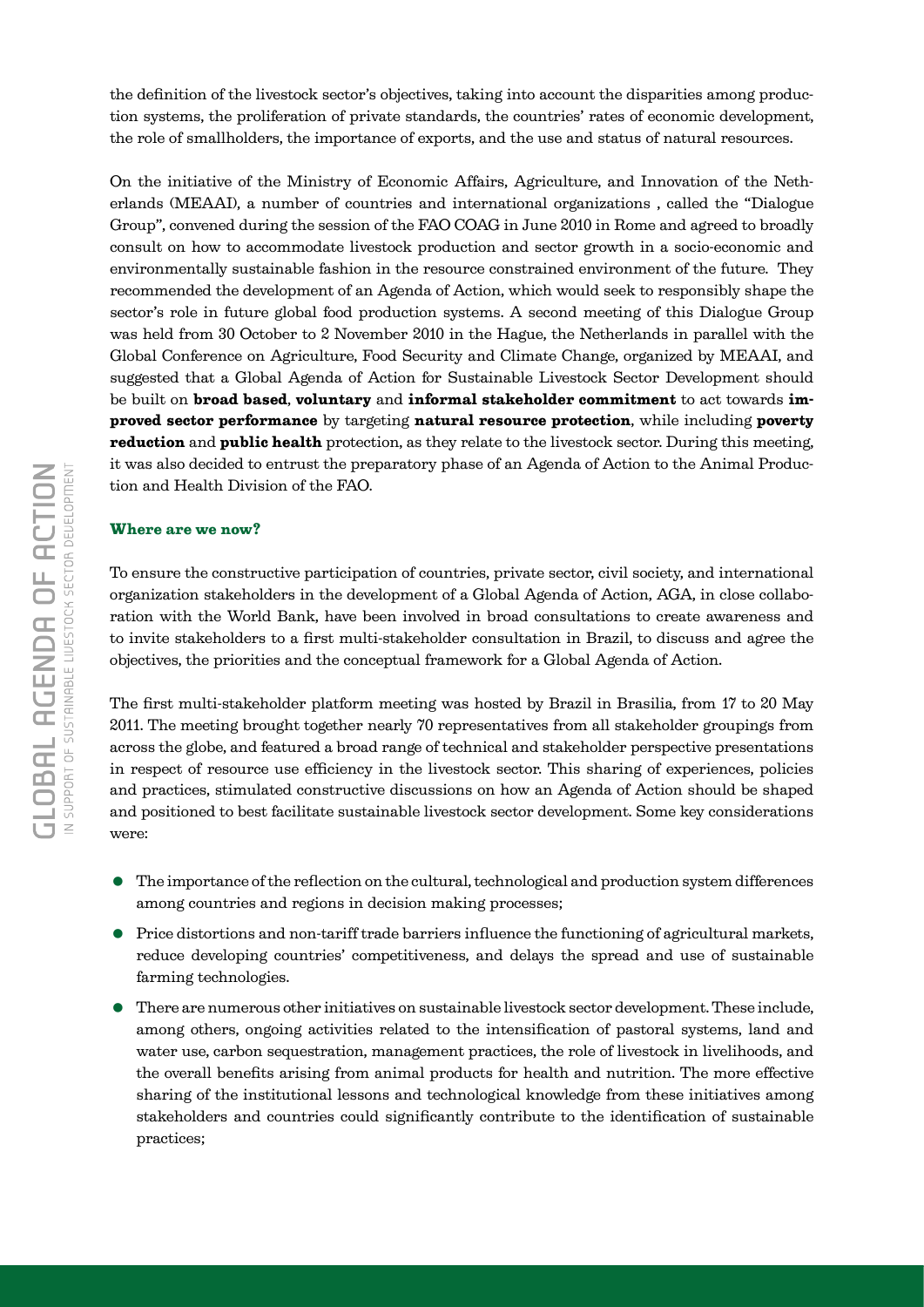Building on the above activities and the described principles of a Global Agenda of Action, the meeting agreed the following in respect of A Global Agenda of Action in support of Sustainable Livestock Sector Development:

#### Vision

"Sustainable livestock sector development which contributes to food and nutritional security - in a context of rapidly growing demand and resource scarcity -, enhances its contribution to broadbased economic growth, livelihoods and wellbeing of actors in the livestock sector, uses natural resources efficiently, recognizes regional diversity, and contributes to the health and welfare of human and animal populations."

### Scope

The scope of a Global Agenda of Action is global and covers all major livestock sector systems, stakeholders, and related value chains.

#### Thematic focus

The Global Agenda of Action focuses on the improvement of resource-use efficiency in the global livestock sector to support livelihoods, long-term food security and economic growth while safeguarding other environmental and public health outcomes, factoring in regional differences, and linking to other related initiatives as appropriate.

### Mission and Function

A Global Agenda of Action supports improved resource use in the livestock sector resulting from changed practices by stakeholders; and adoption, by the public and private sector, of guidance and recommendations to make livestock food value chains more sustainable. It will achieve this through:

- Strategic analyses, including policy and institutional analyses, methodology and investment guidelines development in support of sustainable livestock sector development;
- Generation and sharing of local and global knowledge, experiences, and practices through R&D, dialogue, and dissemination;
- Promotion of capacity building;
- Support to the piloting of new approaches within livestock sector systems, stakeholders, and related value chains to test, validate, and transfer practices;
- Advocacy, including the promotion of sustainable livestock sector development within existing inter-governmental and other processes.

## Form and Governance

Oversight mechanisms and their respective governance functions for a Global Agenda of Action will be further defined as part of the current preparatory phase and needs to clearly reflect its multi-stakeholder nature. At the moment the following components are agreed:

 Open multi-stakeholder platform and network - All stakeholders including governments, private sector, civil society, academia and international organizations to seek consensus on the challenges the sector faces;